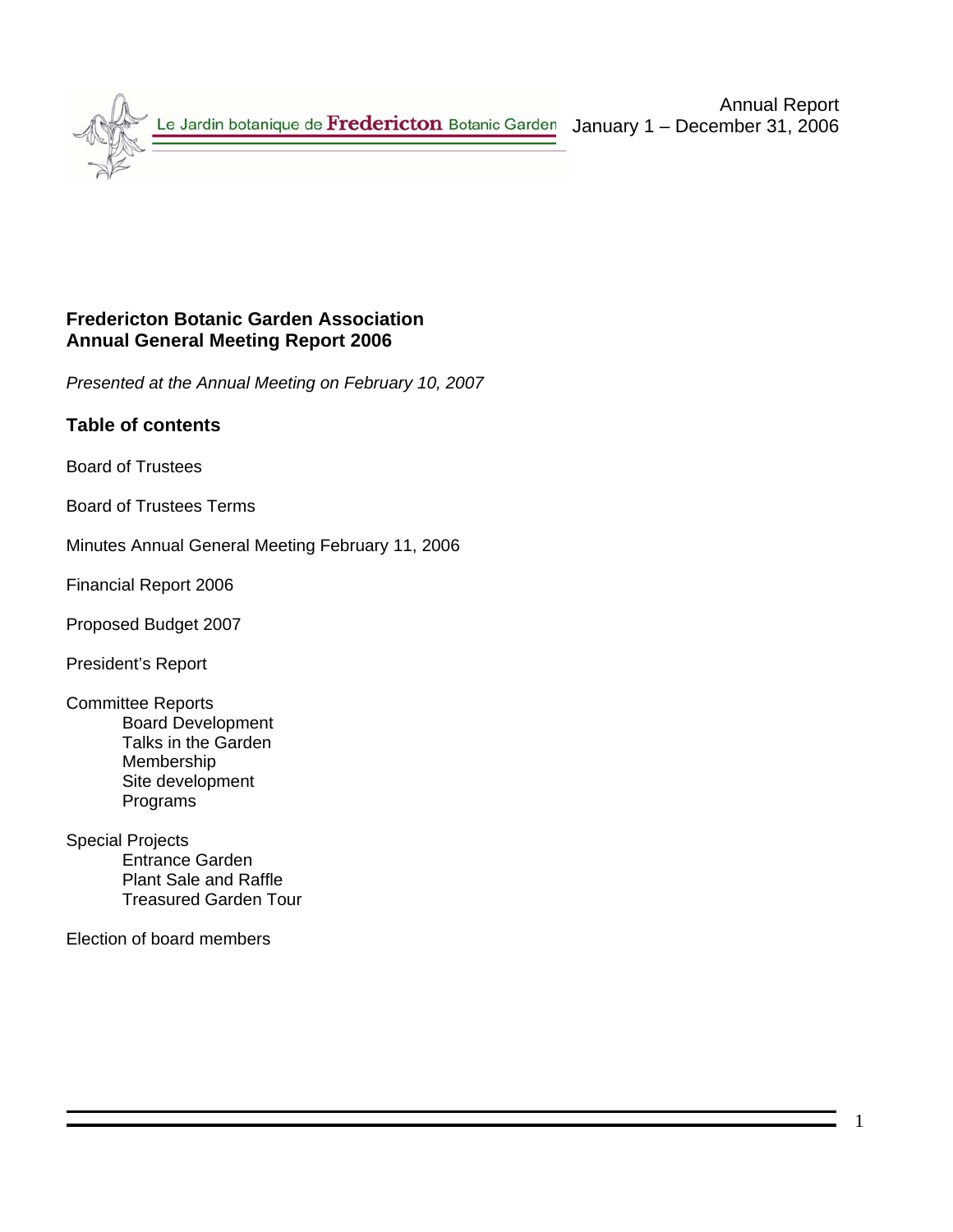

Annual Report January 1 – December 31, 2006

# **FREDERICTON BOTANIC GARDEN ASSOCIATION, INC.**

**2006 Executive Committee** 

**President - Bill Seabrook Vice-President – Joel Richardson Secretary – Joe Harrison Treasurer – Michael Dillon** 

**Board of Trustees** 

**George Bastin Communist Communist Communist Communist Communist Communist Communist Communist Communist Communist Communist Communist Communist Communist Communist Communist Communist Communist Communist Communist Communi** 385 Parkhurst Drive, 340 Governor Lane,

**Lucy Dyer Lucy Over 19 and 19 and 19 and 19 and 19 and 19 and 19 and 19 and 19 and 19 and 19 and 19 and 19 and 19 and 19 and 19 and 19 and 19 and 19 and 19 and 19 and 19 and 19 and 19 and 19 and 19 and 19 and 19 and 19** 758 George Street 87 Burnham Court<br>
Fredericton, NB E3B 1K5 87 Burnham Court<br>
Fredericton, NB E3B 1K5

**Brian Parker Community Community Community Paynt Series Paynter** 27 Marshall Street 167 Colonial Heights

**Carole Peacock Joel Richardson** 36 Alexandra Street 118 Willow Avenue Fredericton, NB E3B 1Y4 Fredericton, NB E3A 2E2

**William Seabrook George Strunz** 1343 Lincoln Road 36 Cameron Court

**Carmen Stuart** 30 Mars Lane Fredericton, NB E3C 1M9

Fredericton NB E3B 2K2 Fredericton, NB E3B 7L1

Fredericton, NB E3B 5T8

Fredericton, NB E3A 4J8 Fredericton, NB E3B 1Y4

Fredericton, NB E3B 8J5 Fredericton, NB E3B 2R9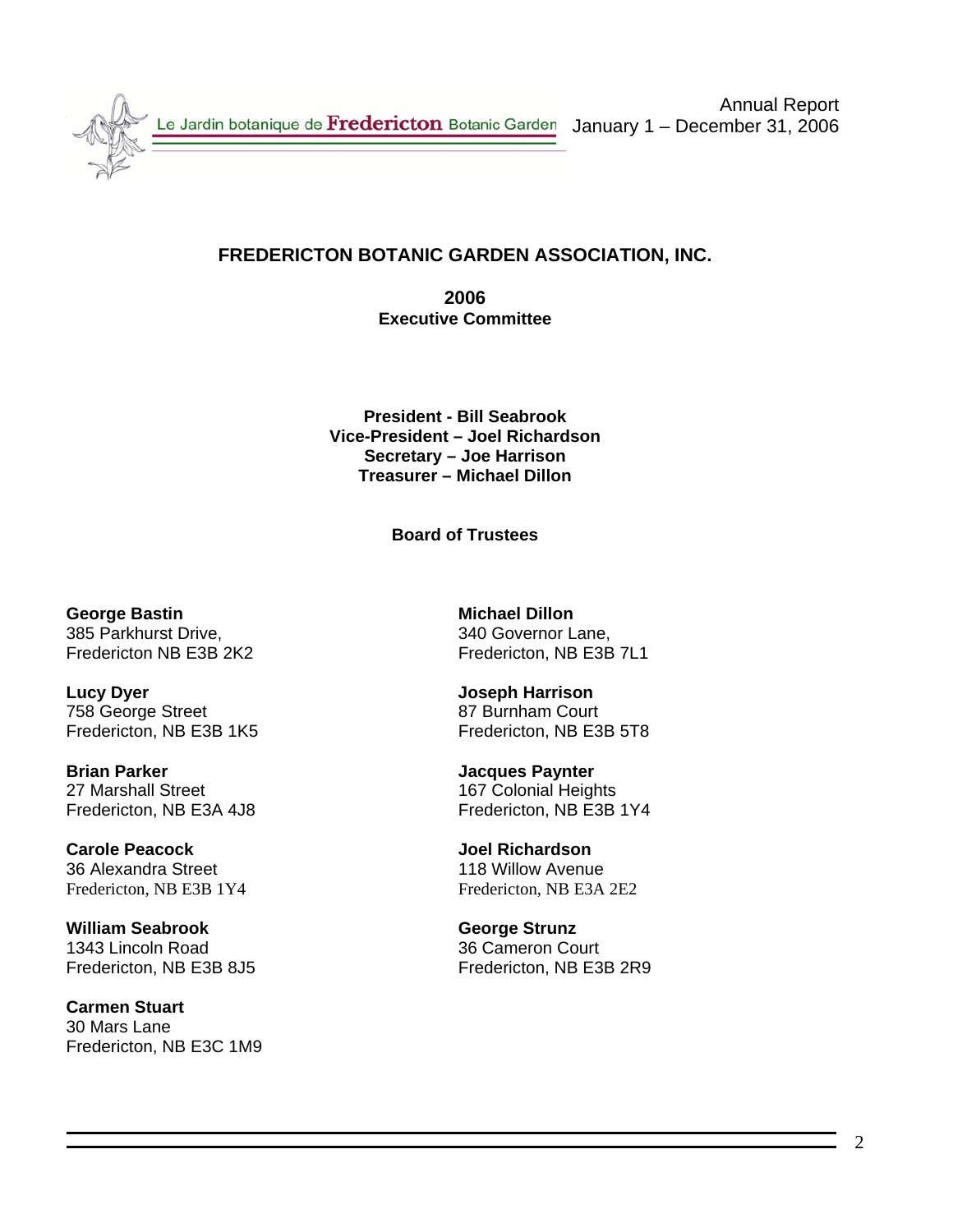

Annual Report January 1 – December 31, 2006

# **FREDERICTON BOTANIC GARDEN ASSOCIATION, INC.**

### **Board of Directors Terms**

### **Serving to end of 2008**

- 1. Michael Dillon (2<sup>nd</sup> term)
- 2. George Strunz  $(2^{nd}$  term)
- 3. Carmen Stuart  $(2^{nd}$  term)
- 4. Carole Peacock (1<sup>st</sup> term)

#### **Serving to end of 2007 (New)**

- 1. George Bastin (1st term)<br>2. Jacques Pavnter (1st tern
- Jacques Paynter (1st term)
- 3. Joel Richardson  $(1<sup>st</sup> term)<sup>*</sup>$
- 4. Vacancy (1st term)\*

### **Serving to end of 2006**

- 1. Lucy Dyer  $(2^{nd}$  term)<sup>\*</sup>
- 2. Joseph Harrison (1st term)\*
- 3. Brian Parker  $(1<sup>st</sup> term)<sup>*</sup>$
- 4. William Seabrook (1<sup>st</sup> term)\*

An asterisk\* designates members to be elected or reelected at 2007 AGM.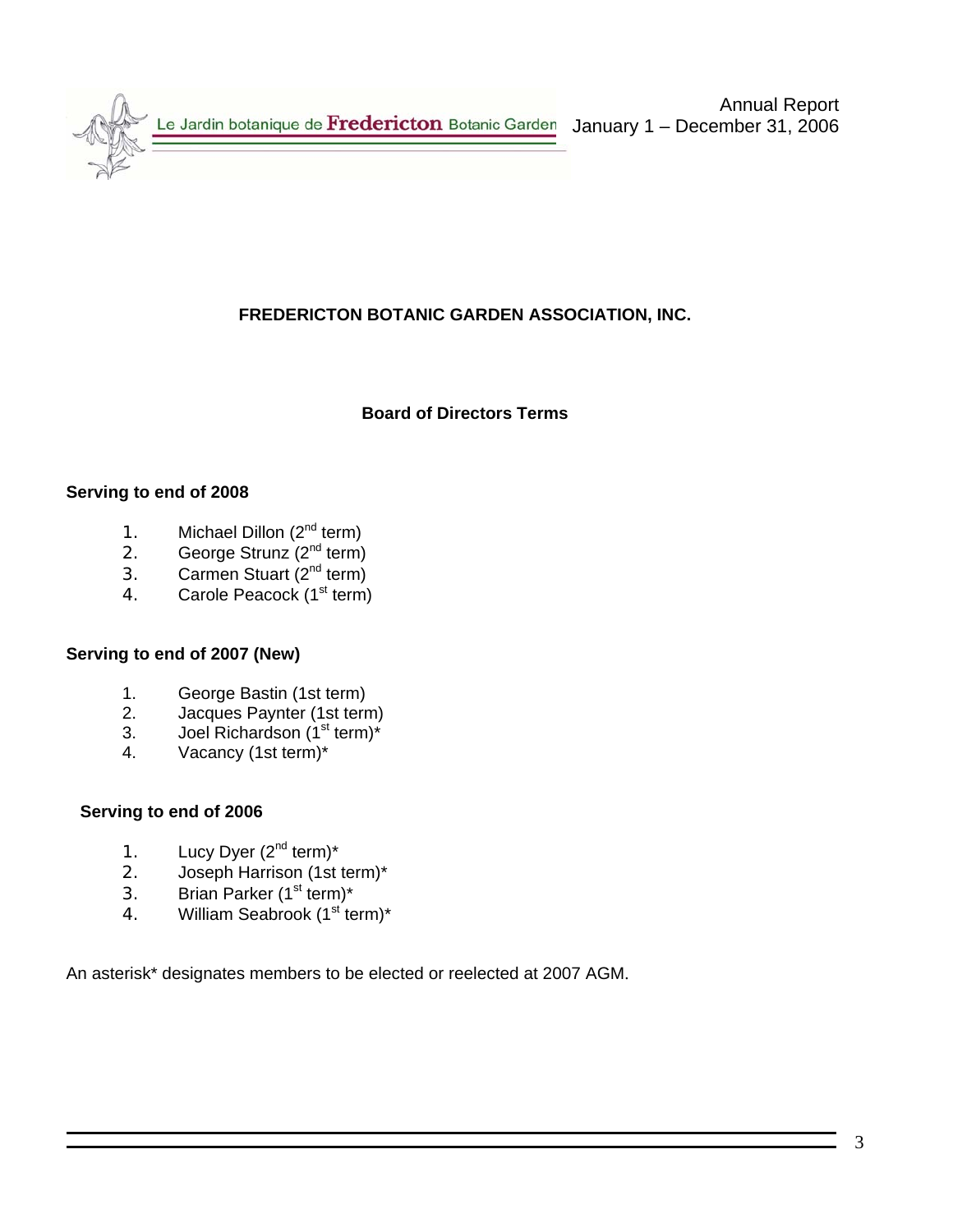

# **Minutes Annual General Meeting February 11, 2006**

*Presented at the Annual General Meeting on February 10, 2007* 

FREDERICTON BOTANIC GARDEN ASSOCIATION Annual General Meeting February 11, 2006, Heritage Centre, Marysville

President Bill Seabrook called the meeting to order at 12:30 pm

Motion: to approve the agenda as printed. Moved by George Struntz, seconded by Jacques Paynter Motion carried

Approval of the Minutes of 2005 Annual General Meeting Motion: to approve the minutes of February 11,2005 Moved by Richard Ward, seconded by Lucy Dyer Motion carried There was no business arising from the Minutes.

### **Financial Report**

Treasurer Mike Dillon reviewed the balance sheet, financial reports and fund raising financial reports for January 1,2005 to December 31,2005 Motion: to approve financial reports and balance sheet as presented. Moved by Mike Dillon, seconded by Louis Philippe-Albert.

The treasurer presented the proposed budget for 2006. Motion: to approve the budget as presented Moved by Mike Dillon, seconded by George Strunz

### **President's Report**

Joel Richardson took the chair while President Bill Seabrook presented his report. The President presented the Board Members to the meeting and thanked them for their contributions during the year. He also thanked Graham Allen for his support during the year as the Administrative Assistant.

The success of the ongoing financial campaign was presented. The progress of the application to ACOA's Strategic Community Initiative Fund was discussed. The application for the Foundation 50 grant sponsored by the Fredericton Foundation was mentioned. Motion: to accept the President's report as presented Moved by Nancy Beltrandi seconded by Nadia Khoury

 Four new board members were elected by acclamation, being Michael Dillon, George Strunz, Carmen Stuart, and Carole Peacock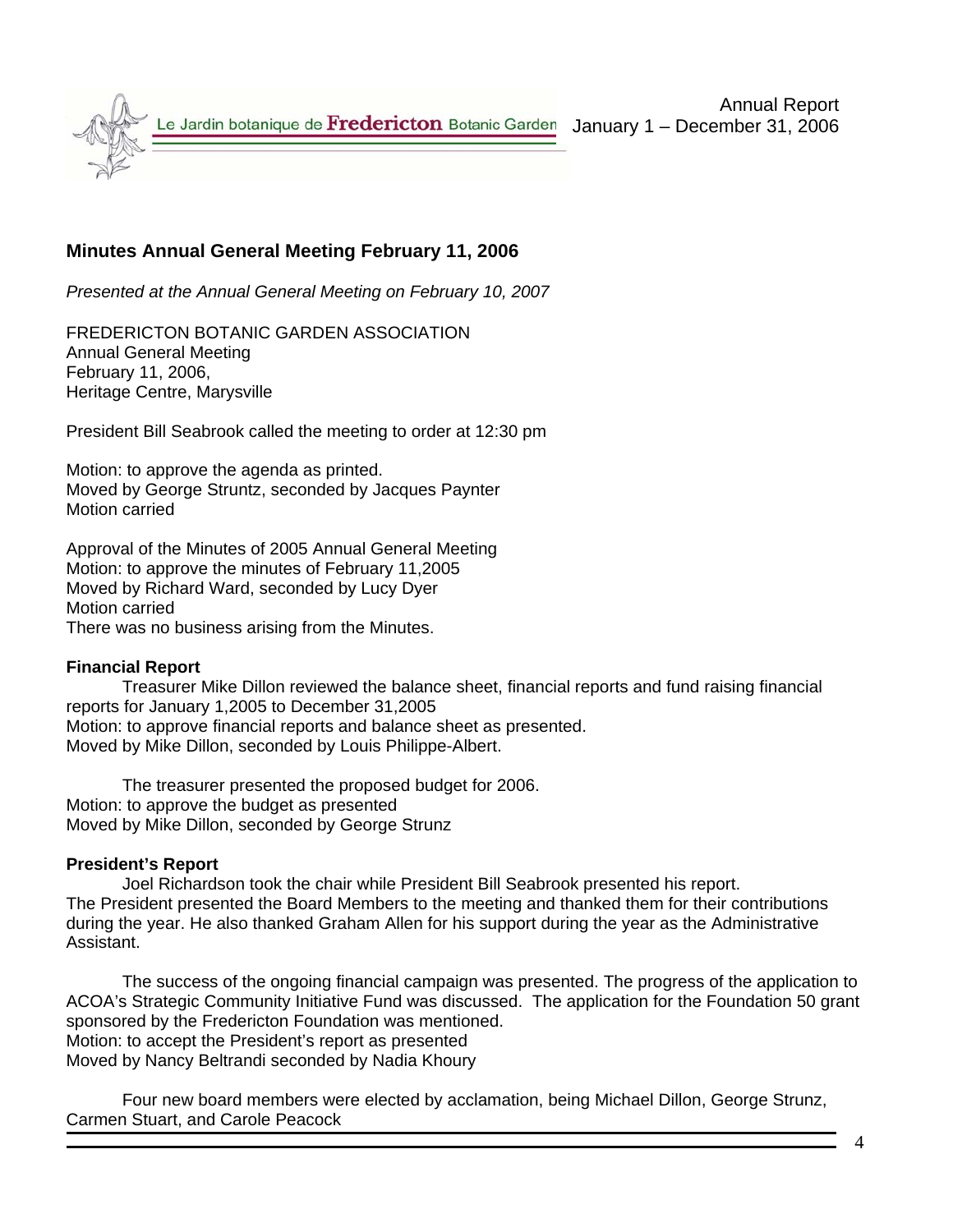

 Other Business There was none.

The Annual General Meeting was adjourned 1:00 pm

The new Board held a meeting and announced the Board executive: President - Bill Seabrook Vice President - Joel Richardson Treasurer - Michael Dillon Secretary - Joe Harrison.

The meeting adjourned

The Silent Auction followed until 3:00 pm

The Guest Speaker, the Honourable Herménégilde Chiasson spoke on "Zen and the Art of growing morning glories. His Honour was thanked by the Joel Richardson for his presentation.

After which followed refreshments, an opportunity to meet the speaker and Silent Auction results.

Respectfully submitted by Joseph Harrison, Secretary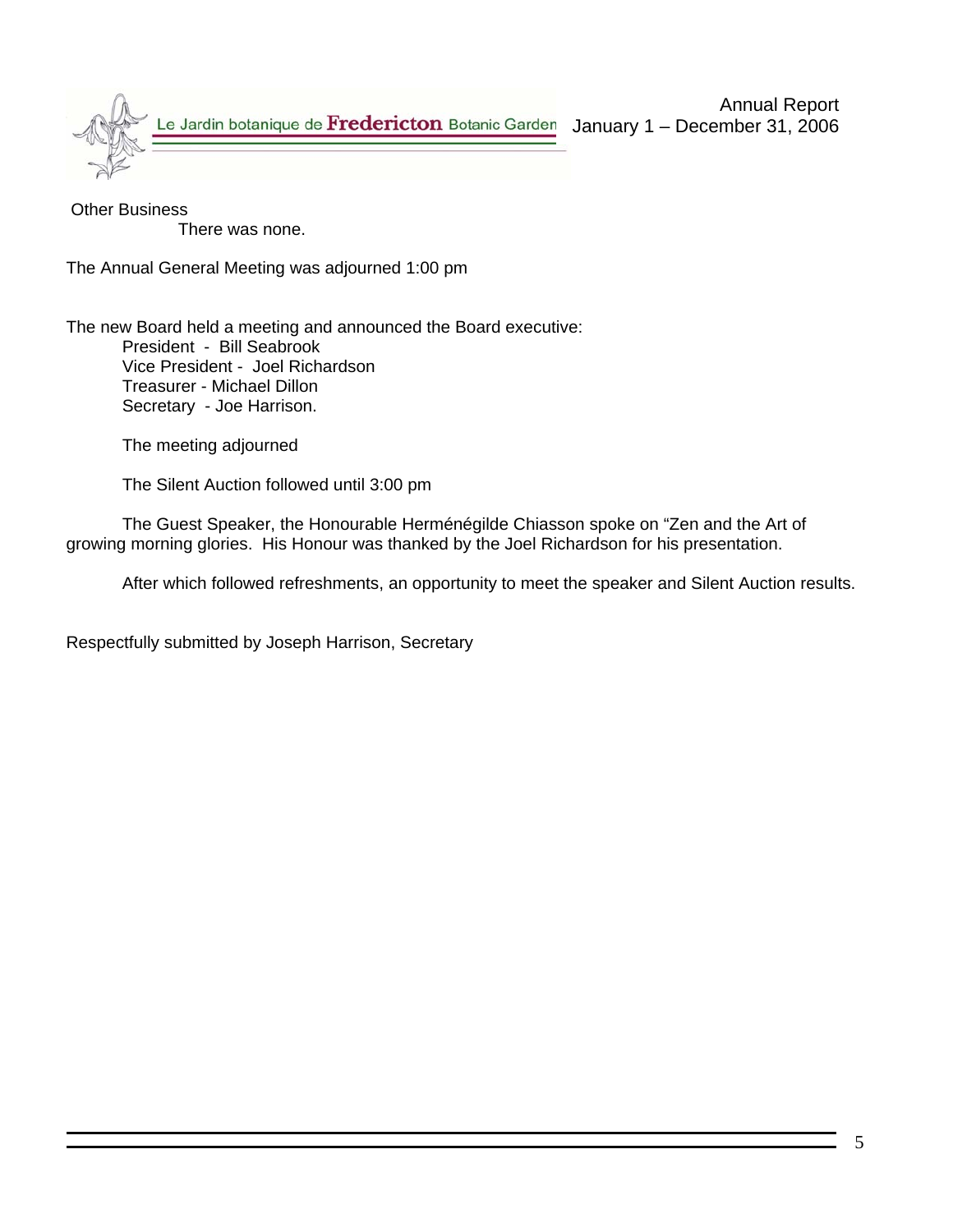### **Financial Report 2006**

# *Presented at the Annual General Meeting on February 10, 2007*

| Income                             |           | <b>Expenses</b>                   |          |
|------------------------------------|-----------|-----------------------------------|----------|
| Capital Fund Raising               |           | Administration                    | 1002.47  |
| <b>Gift Received</b>               | 5467.00   | Capital Expense                   | 3288.84  |
| Donations                          |           | Insurance                         | 2000.00  |
| <b>Gift Recieved</b>               | 563.00    | <b>Total Administration</b>       | 6291.31  |
| Memorial                           | 50.00     | <b>Administration Services</b>    | 4565.00  |
| <b>Memorial Benches</b>            | 2000.00   | <b>AGM</b>                        | 433.50   |
| Rose Garden                        | 100.00    | <b>Building</b>                   | 3931.76  |
| <b>Total Donations</b>             | 2713.00   | Capital Fund Raising              |          |
| Talks in the Garden                | 140.00    | <b>Bank Charge</b>                | 498.41   |
| Gift in Kind                       | 973.80    | Campaign Dir                      | 180.00   |
| Grants                             |           | Office supplies                   | 34.49    |
| City of Fredericton                | 25000.00  | Training                          | 41.00    |
| <b>Fredericton Foundation</b>      | 50000.00  | <b>Total Capital Fund Raising</b> | 753.90   |
| Government of Canada               | 2009.00   | Education                         |          |
| Province of NB                     | 2844.94   | Talks In The Garden               | 253.06   |
| <b>Total Grants</b>                | 79853.94  | <b>TOTAL Education</b>            | 253.06   |
| <b>HST Rebate</b>                  | 1297.11   | <b>Entry Garden</b>               | 69454.09 |
| Interest Inc                       | 1826.18   | <b>External Communication</b>     | 454.86   |
| Membership                         | 4560.00   | Gifts in Kind                     | 973.80   |
| <b>Boutique</b>                    | 276.00    | <b>Membership Services</b>        | 98.71    |
| Total Membership                   | 4836.00   | Postage                           | 320.40   |
| <b>Plant Sale Income</b>           | 9470.65   | <b>Total Membership Services</b>  | 419.11   |
| Gift in Kind                       | 328.32    | Misc                              | 57.02    |
| <b>Silent Auction</b>              | 648.00    | Newsletter                        |          |
| <b>Total Plant Sale Income</b>     | 10446.97  | Postage                           | 409.52   |
| Raffle Income                      |           | Publishing                        | 186.51   |
| market sales                       | 2831.32   | <b>Total Newsletter</b>           | 596.03   |
| member sales                       | 1782.48   | <b>Plant Sale</b>                 | 3924.02  |
| <b>Total Raffle Income</b>         | 4613.80   | Gifts in Kind Adjustment          | 328.32   |
| Rental Income                      | 1245.00   | <b>Silent Auction</b>             | 2.30     |
| Seedy Saturday                     | 118.50    | <b>Total Plant Sale</b>           | 4254.64  |
| <b>Silent Auction Income</b>       | 2258.81   | Raffle                            | 553.22   |
| Gift in Kind                       | 224.55    | Seedy Saturday                    | 107.05   |
| <b>Total Silent Auction Income</b> | 2483.36   | <b>Silent Auction</b>             | 216.74   |
| <b>Treasured Garden Income</b>     | 3945.00   | Gift in kind adjustment           | 224.55   |
| <b>Total Income</b>                | 119959.66 | <b>Total Silent Auction</b>       | 441.29   |

| <b>Expenses</b>                   |           |
|-----------------------------------|-----------|
| Administration                    | 1002.47   |
| <b>Capital Expense</b>            | 3288.84   |
| Insurance                         | 2000.00   |
| <b>Total Administration</b>       | 6291.31   |
| <b>Administration Services</b>    | 4565.00   |
| AGM                               | 433.50    |
| <b>Building</b>                   | 3931.76   |
| Capital Fund Raising              |           |
| <b>Bank Charge</b>                | 498.41    |
| Campaign Dir                      | 180.00    |
| Office supplies                   | 34.49     |
| Training                          | 41.00     |
| <b>Total Capital Fund Raising</b> | 753.90    |
| Education                         |           |
| Talks In The Garden               | 253.06    |
| <b>TOTAL Education</b>            | 253.06    |
| <b>Entry Garden</b>               | 69454.09  |
| <b>External Communication</b>     | 454.86    |
| Gifts in Kind                     | 973.80    |
| Membership Services               | 98.71     |
| Postage                           | 320.40    |
| <b>Total Membership Services</b>  | 419.11    |
| Misc                              | 57.02     |
| Newsletter                        |           |
| Postage                           | 409.52    |
| Publishing                        | 186.51    |
| <b>Total Newsletter</b>           | 596.03    |
| <b>Plant Sale</b>                 | 3924.02   |
| Gifts in Kind Adjustment          | 328.32    |
| <b>Silent Auction</b>             | 2.30      |
| <b>Total Plant Sale</b>           | 4254.64   |
| Raffle                            | 553.22    |
| Seedy Saturday                    | 107.05    |
| <b>Silent Auction</b>             | 216.74    |
| Gift in kind adjustment           | 224.55    |
| <b>Total Silent Auction</b>       | 441.29    |
| Site Developement                 | 933.10    |
| Operating                         | 3130.20   |
| Garden Tools                      | 210.76    |
| <b>TOTAL Operating</b>            | 3340.96   |
| Salary                            | 11888.00  |
| CPP Employers Share               | 456.40    |
| El Employers Share                | 323.73    |
| Vacation Pay                      | 475.52    |
| <b>Workmans Compensation</b>      | 296.08    |
| <b>TOTAL Salary</b>               | 13439.73  |
| <b>TOTAL Site Developement</b>    | 17713.79  |
| <b>Treasured Garden Tour</b>      | 1883.58   |
| Telephone                         | 632.06    |
| <b>Total Expenses</b>             | 113769.07 |
|                                   |           |

**Net** 6190.59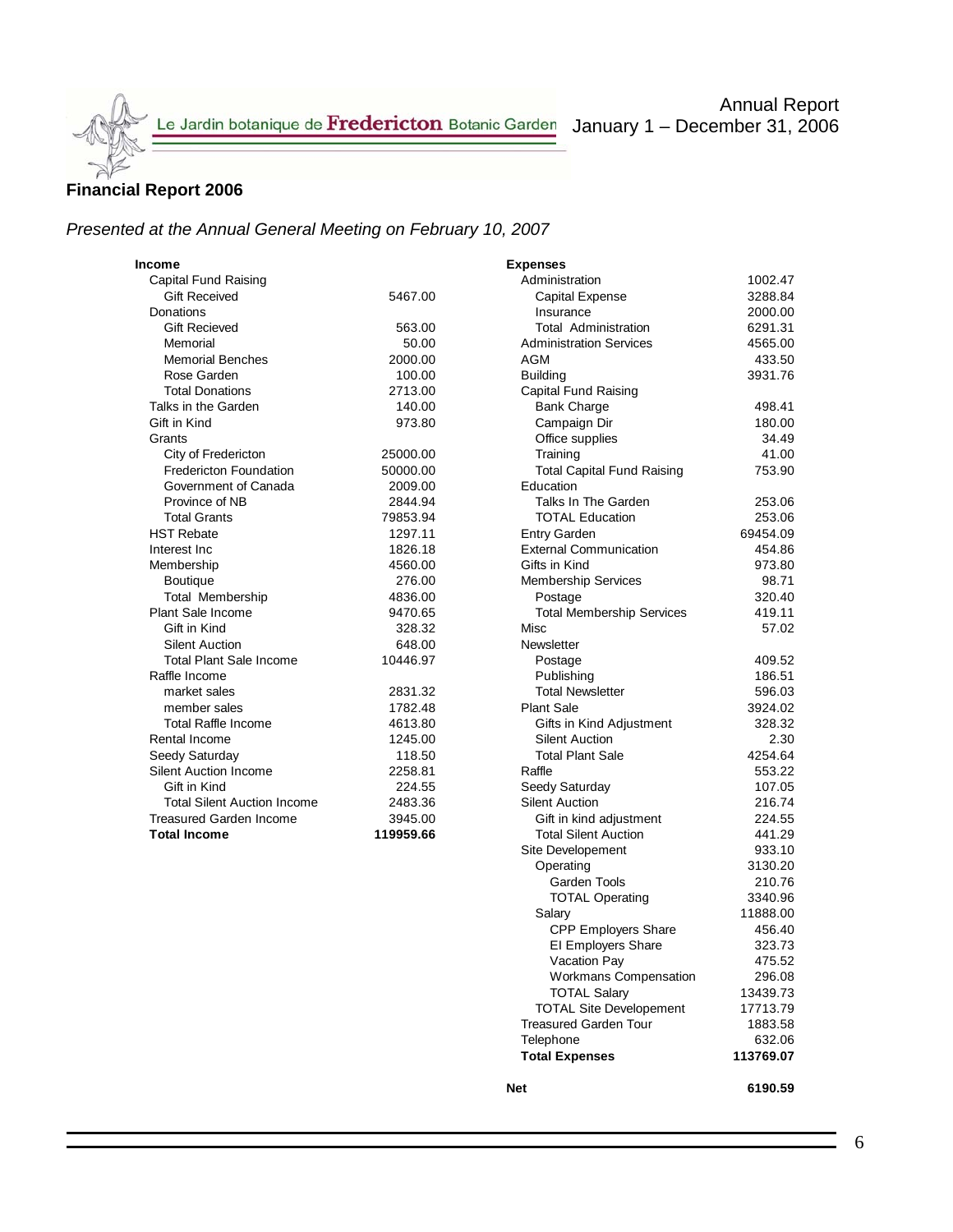Le Jardin botanique de Fredericton Botanic Garden January 1 – December 31, 2006

| <b>Account Balances</b>                                                                            | as of December 31, 2006                        |
|----------------------------------------------------------------------------------------------------|------------------------------------------------|
| <b>Bank Accounts</b><br>Chequing<br><b>Fundraising RBC</b><br>Shares<br><b>TOTAL Bank Accounts</b> | 3,071.82<br>1,471.67<br>78,649.30<br>83,192.79 |
| Cash Accounts<br>Segregated                                                                        | 114.41                                         |
| Investment Accounts<br><b>Brokerage</b>                                                            | 9,732.00                                       |
| <b>OVERALL TOTAL</b>                                                                               | 93.039.20                                      |

# **Budget 2007**

# *Presented at the Annual General Meeting on February 10, 2007*

| <b>Income</b>                  |             | <b>Expenses</b>                |             |
|--------------------------------|-------------|--------------------------------|-------------|
| <b>Capital Fund Raising</b>    | \$26,000.00 | Administration                 | \$1,800.00  |
| Donations                      | \$1,000.00  | <b>Administration Services</b> | \$4,500.00  |
| <b>Garden Visits</b>           | \$200.00    | <b>Board Development</b>       | \$500.00    |
| <b>GST Rebate</b>              | \$2,400.00  | <b>Building</b>                | \$300.00    |
| Interest                       | \$1,550.00  | Insurance                      | \$2,000.00  |
| Membership                     | \$4,000.00  | Entrance Garden                | \$4,500.00  |
| <b>Boutique</b>                | \$400.00    | Membership                     | \$1,000.00  |
| Miscellaneous Income           | \$50.00     | <b>Boutique</b>                | \$200.00    |
| Programs                       | \$2,500.00  | Miscellaneous Expense          | \$150.00    |
| <b>Plant Sale</b>              | \$15,500.00 | <b>Newsletter</b>              | \$1,800.00  |
| Raffle                         | \$5,000.00  | <b>External Communications</b> | \$1,000.00  |
| Seedy Saturday                 | \$130.00    | Education                      | \$200.00    |
| <b>Silent Auction</b>          | \$2,000.00  | <b>Plant Sale</b>              | \$4,000.00  |
| <b>Treasured Garden Tour</b>   | \$4,500.00  | Raffle                         | \$1,200.00  |
| Rentals                        | \$1,200.00  | Seedy Saturday                 | \$100.00    |
| <b>Site Development Grants</b> | \$4,855.00  | <b>Silent Auction</b>          | \$200.00    |
|                                |             | <b>Treasured Garden Tour</b>   | \$2,375.00  |
| <b>Total Income</b>            | \$71,285.00 | Recognition                    | \$250.00    |
|                                |             | Site Development               | \$27,000.00 |
|                                |             | <b>Utilities</b>               | \$650.00    |
|                                |             | <b>Total Expenses</b>          | \$49,725.00 |
|                                |             | <b>Net Income</b>              | \$21,560.00 |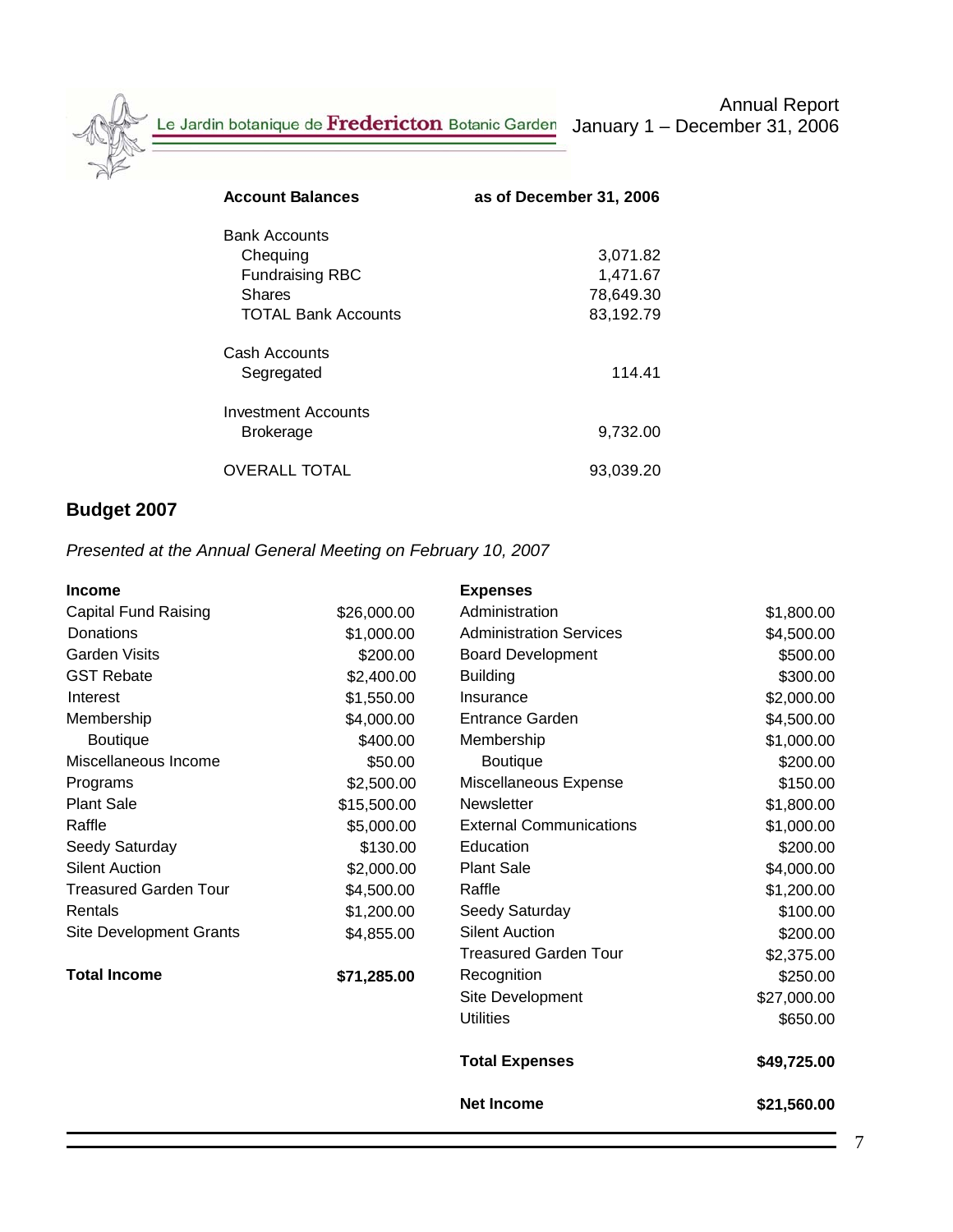Le Jardin botanique de Fredericton Botanic Garden January 1 – December 31, 2006



#### **Fredericton Botanic Garden Association President's Report 2006 Presented at the Annual General Meeting on February 10, 2007.**

This has been a year of highs and lows for the Botanic Garden. We continued our approach to ACOA and continued our negotiations with the City of Fredericton concerning our business plan. Unfortunately neither of the above was successful. . Our business plan was presented to Council last year and as I mentioned in my last annual report Council sent it to staff for a detailed review. Though we have not yet had official word from the City we understand that there were concerns about the cash flow in the first few years of operation. In a meeting with the City Manager we were informed that the City would like to undertake a feasibility study of its own concerning the Garden. Until Council is satisfied with the financial feasibility of the Garden I doubt that it will be prepared to back our ACOA proposal. Without Council's backing we cannot proceed with this proposal.

 In spite of my above report I must say that our relations with the City have been excellent. The City continues to donate generously to the development of the Garden both in capital funds and in goods and services. We continue to have great working relationship with the Department of Parks and Trees. Without the City's support the Garden would not have been able to develop to the extent that it has.

 The highlight of the year was the new Entry Garden. This was made possible through a generous donation of \$50,000 from the Fredericton Community Foundation. The Foundation established a special, one time only, competitive grant to celebrate their  $50<sup>th</sup>$ anniversary. The Association entered and won this competition.

### **Rapport 2006 du président Association du jardin botanique de Fredericton Présenté à l'assemblée générale annuelle le 10 février 2007.**

 Le Jardin botanique a connu une année remplie de hauts et de bas. Nous avons poursuivi les démarches auprès de l'APÉCA et les négociations avec la ville de Fredericton en rapport à notre plan d'affaire. Malheureusement, aucun progrès n'est à signaler. Comme je l'ai mentionné dans mon dernier rapport annuel, notre plan d'affaire présenté au Conseil municipal l'an dernier a été remis au personnel pour une étude détaillée. Nous n'avons pas reçu de réponse officielle de la ville, bien que nous comprenons que la ville s'inquiète de la liquidité durant les premières années d'exploitation. Lors d'une rencontre avec l'administrateur municipal, nous avons appris que la ville désirait entreprendre sa propre étude de faisabilité sur le Jardin. Jusqu'à ce que le conseil municipal soit satisfait de la faisabilité financière du Jardin, je doute que le conseil soit prêt à appuyer notre demande auprès de l'APÉCA. Et sans l'appui du Conseil, il nous est inutile de procéder avec ce projet.

 Malgré cette situation, je dois admettre que nos rapports avec la ville sont excellents. La ville continue de contribuer généreusement au développement du Jardin tant en fonds capitaux qu'en biens et services. Nos relations de travail sont également excellentes avec la Division des parcs et espaces verts. Sans l'appui de la ville, le Jardin n'aurait pas connu le niveau de développement actuel.

 La nouvelle entrée du Jardin est le point saillant de l'année. Cette réussite a été rendue possible grâce au don généreux de 50 000 \$ de la Fredericton Community Foundation. Pour célébrer son 50e anniversaire d'existence, la Foundation a offert un octroi spécial, ouvert à la compétition.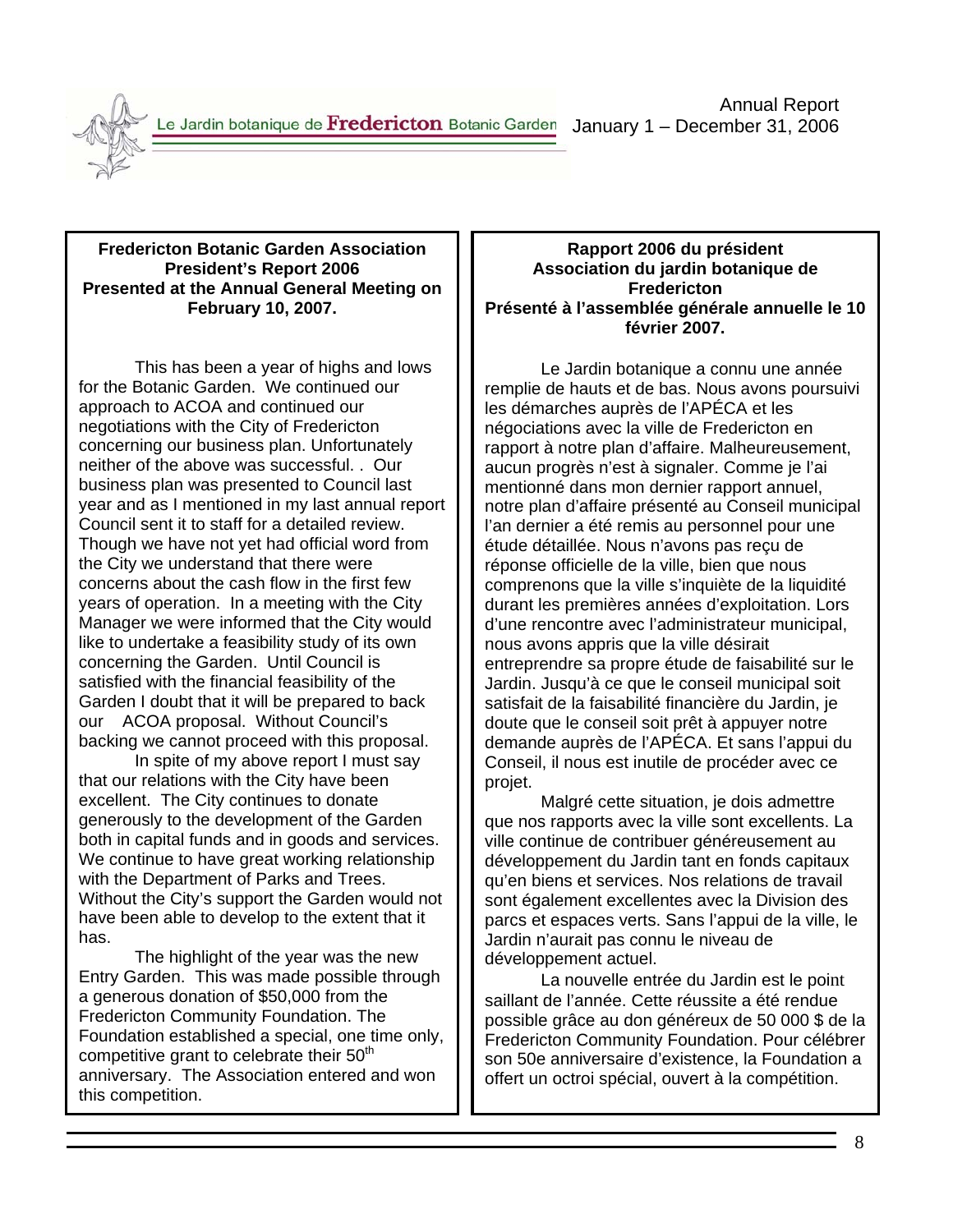Annual Report Le Jardin botanique de Fredericton Botanic Garden January 1 - December 31, 2006



 I would like to express our most sincere appreciation to the Fredericton Community Foundation. This garden will a joy to all Frederictonians, young and old and will physically represent involvement of the Foundation in our community.

 The development of this garden has progressed faster than we had anticipated and is now complete except for the planting of trees and the replanting of the perennial beds. We hope to have an official opening celebration early this summer prior to our annual Treasured Garden Tour.

 The proposal to the Fredericton Community Foundation was prepared and presented by Brian Parker who also designed the new entry garden. Our Association owes a tremendous vote of thanks to Brian. Without his efforts this new garden would not have been realized.

 We have also initiated a program of memorials within the Garden. The program will have two components, memorial benches and a memorial grove of trees. The fist component, the memorial bench program has already begun with three of the benches having been spoken for. The memorial grove is currently being planned. This grove, possibly of Magnolia trees, will have a polished granite boulder at the entrance with the memorial names inscribed into it.

 In closing I would like to thank the members of your Board of Trustees who have worked selflessly for the Garden. I would also like to recognize the efforts of Graham Allen in support of the Association.

Respectfully submitted William Seabrook Chairman, Board of Trustees L'Association a présenté sa candidature et a remporté l'octroi.

Je tiens à remercier sincèrement la Fredericton Community Foundation pour ce prix généreux. Le Jardin représente beaucoup pour la population jeune et moins jeune de Fredericton et ce prix constitue une preuve tangible de l'intérêt de la Foundation envers la communauté.

 Le développement du Jardin s'est fait plus vite que nous l'avions prévu. Il est complet bien qu'il reste à planter des arbres et replanter les platebandes de vivaces. Nous espérons tenir une cérémonie d'ouverture officielle au début de l'été, avant la Tournée annuelle des Grands Jardins.

 La proposition présentée à la Fredericton Community Foundation a été préparée et présentée par Brian Parker, le concepteur de la nouvelle entrée du Jardin. L'Association lui est grandement redevable car, sans les efforts de Brian, ce nouveau Jardin ne serait pas devenu réalité.

 Nous avons lancé aussi un programme commémoratif dans le Jardin. Ce programme comporte deux volets: des bancs et un bosquet d'arbres commémoratifs. Le premier, les bancs commémoratifs, est bien parti puisque trois bancs sont déjà réservés. Le bosquet d'arbres commémoratifs, actuellement en élaboration, sera composé vraisemblablement de magnolias et devant lequel un rocher de granit poli portera les noms dont on veut perpétuer le souvenir.

 En terminant, je remercie les membres du conseil qui ont travaillé sans relâche pour le Jardin. Je veux aussi souligner le travail assidu de Graham Allen envers l'Association.

Le président,

William Seabrook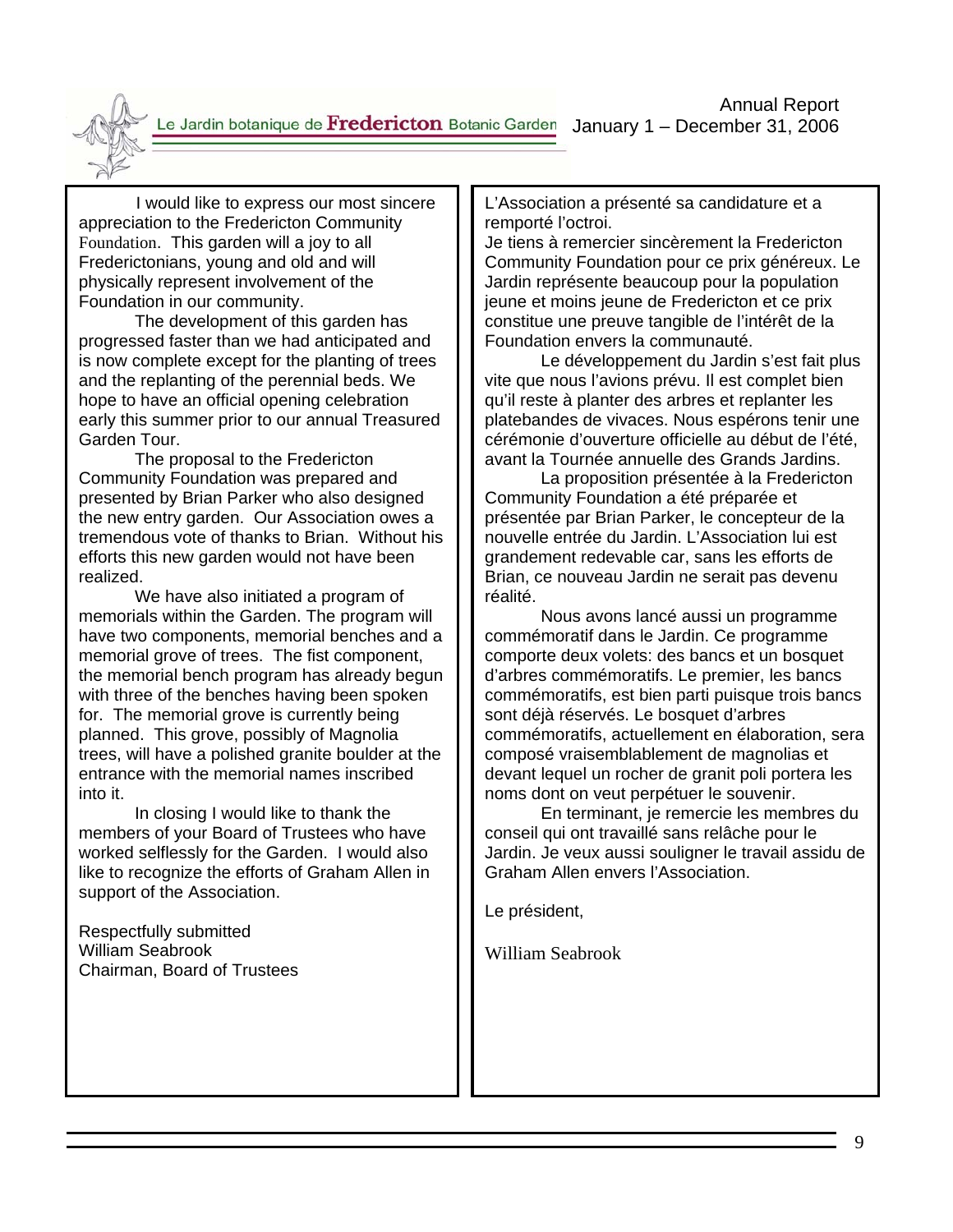

### **Board Development Committee**

*Presented at the Annual General Meeting on February 10, 2007* 

 An orientation session was held for new Board members on April 19 2006. The purpose was to facilitate and accelerate their familiarisation with the history of the FBG and developments to date, as well as current visions for future development, administration and organization, activities of working sub-committees and opportunities and responsibilities of Board Members. This event was a sequel to a similar orientation session in 2005. Like its predecessor it was deemed successful and informative by all who participated, including the "seasoned" Board members and it is likely that such a session will be organized biennially or possibly annually.

Respectfully submitted, George Strunz Chair: Board Development Committee Nominating Committee

#### Board Development Committee Terms of Reference

 i) Review the composition of the Board and committees and the involvement of their respective members annually.

- ii) Recommend changes to the Board and committee structure, terms, etc., that would be most effective and productive for the FBGA.
- iii) Develop a standing list of potential Board and committee members.
- iv) Recruit and nominate qualified candidates to the Board and committees.
	- Explain duties and attendance expectations.
- v) Maintain an up-to-date manual for presentation to new Board and committee members.
- vi) Develop and implement an orientation program for new members of the Board and committees.
- vii) Interview each new Board member or committee member at the time of nomination and annually thereafter, to assess their interests, role on the team, and their satisfaction with their current and past involvement.
- viii) Assure ongoing board training for all members.
- ix) Try to assure all members are using their skills effectively and are satisfied with their involvement.
- x) Arrange for recognition of Board and committee members.
- xi) Develop ways to make serving the Botanic Garden organization an enjoyable experience.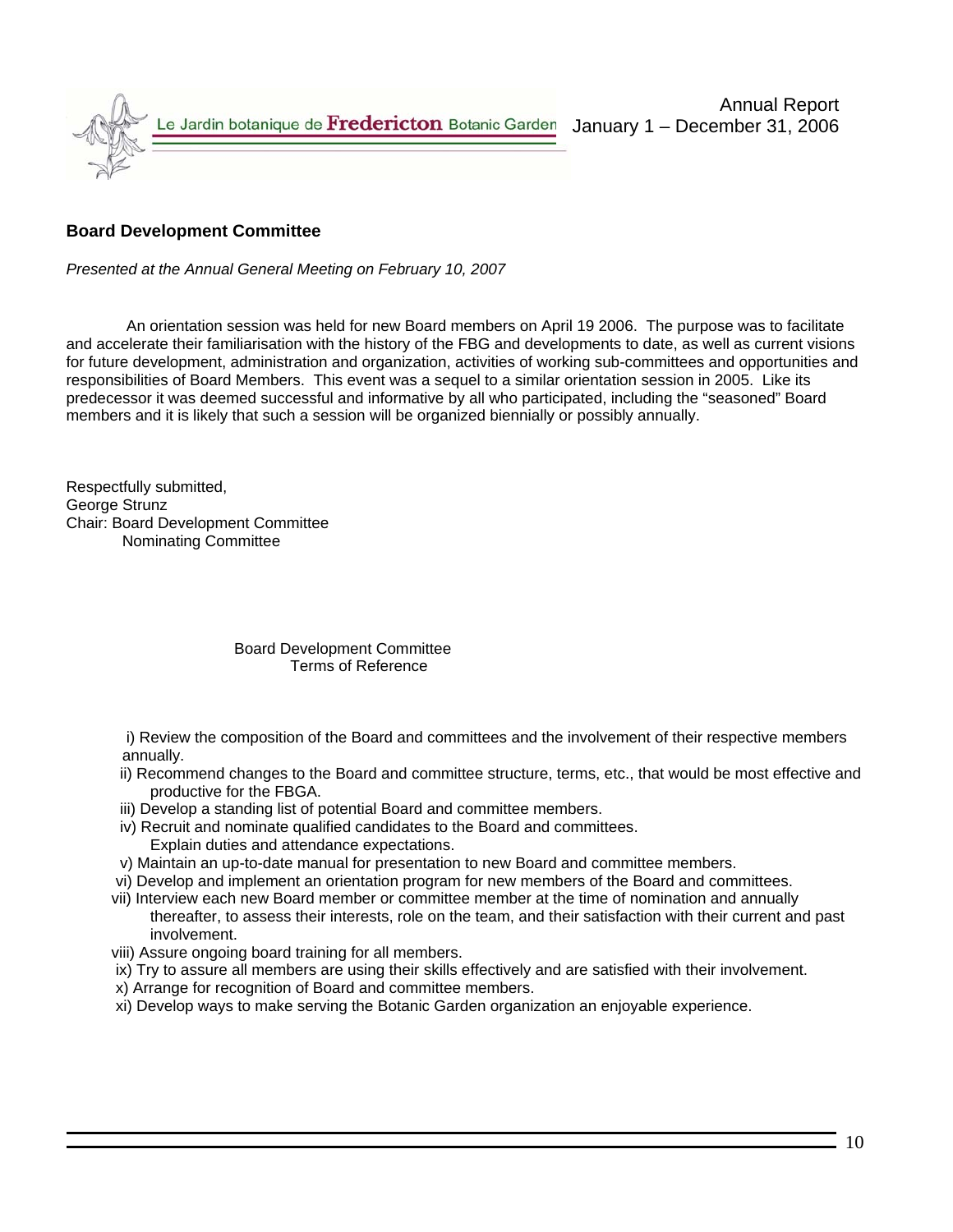

#### **"Talks in the Garden" Committee**

*Presented at the Annual General Meeting on February 10, 2007* 

 The first of the "Talks in the Garden" series for 2006 was an exciting and informative one with Brian Pike of Scott's Nursery. Our talk that evening on January 27, had two themes.

 Brian's first theme was on winter plant propagation, starting your garden early with seeds and with cuttings. He then gave us a pre-view of what is new for 2006 in garden annuals, perennials and shrubs.

 "Seedy Saturday was be held at St Andrews Presbyterian church hall on February 25

March 30 - Dr. Jim Goltz — a very fine and engaging speaker spoke on how to attract birds and keep them coming back to our winter and summer gardens.

 April 27 - Dr. Wayne Albert from UNB's Kinesiology department helped us understand what we can do to prevent repetitive strain injuries while gardening.

Also in April Daryl Hunter gave a Saturday seminar on grafting plants and trees.

 End of May — A field trip to Joey Shotanus' and his brother Tim's magnificent fields of tulips. We saw over a half a million tulips in bloom, a delight to behold.

October 19 - Jorge and Eugenia Deitrich local orchid experts gave a talk and showed some of their unique orchids. They are the owners of Orchid Petals Greenhouse involved in orchid production.

November 16 - Wreath Decorating Workshop. This year Karen Cook and Andrew Lawson helped and showed those attending how to create lush hand tied wreaths ready for decorating.

Thank you all for your support

Respectfully submitted Janis Boston co-chair of the "Talks in the Garden" committee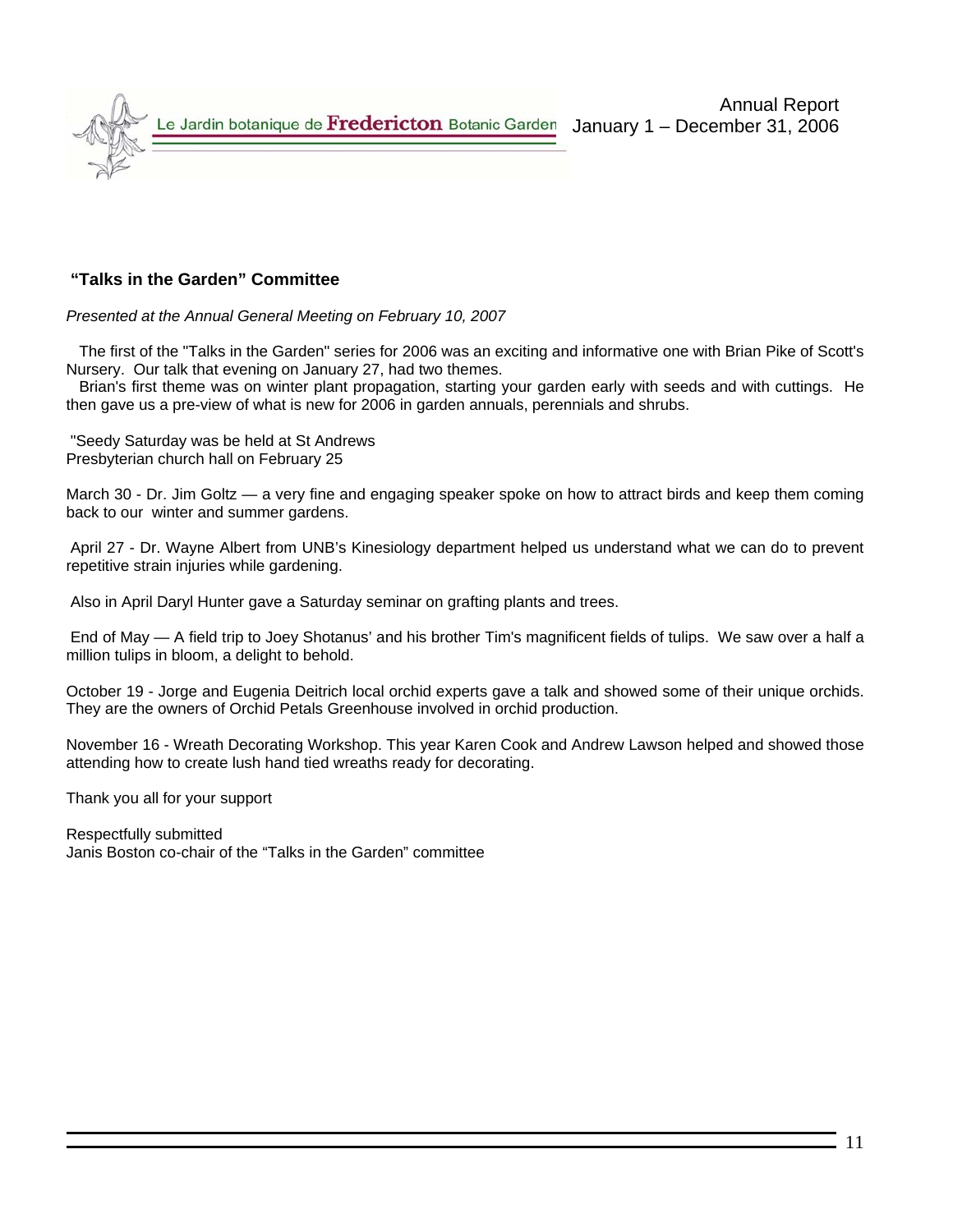

### **Membership Committee**

#### *Presented at the Annual General Meeting on February 10, 2007*

Over the past year, the FBGA Membership committee has met regularly. We welcomed the addition of two new volunteers to the Membership Committee - Pierre el-Khoury and Susan Phillips, who joined Nancy Beltrandi, Janis Boston, Wendy Bourque, Karen Cook, Melaine Duchastel, Nadia Khoury, and Lucy Dyer. In the fall, Melaine left Fredericton, and resigned from the Committee. Her work and ideas were much appreciated.

Memberships now number around 300. We have gained new members over the year. One successful effort, which increased our totals, again this year was the incentive of a draw for new members joining between the first of the year and the end of July. The winner, Bonita Boone, received a beautiful and useful backyard screen tent provided by Kent Building Supplies. The draw was held at the end of July so that new members joining as a result of the Treasured Garden Tour Garden Party could be included. We appreciate the support from new members for our organization, and extend them all a hearty welcome to the organization. We hope they will become actively involved. At the end of 2006, our membership consisted of 148 Individual memberships, 88 Senior/student memberships, and 63 Family memberships. Because each Family membership represents at least two individuals, the total number of members is now around 400. The Committee also discussed Corporate Memberships in the Association.

 We continued to promote the purchase (and renewal) of memberships at Association events and elsewhere, including:

 - Setting up and decorating a booth on the raised restaurant area of the Market at the Annual Plant Sale in May, distributing brochures, and organizing a draw for new members. We also set up the Botanic Boutique in a separate area at the Plant sale, to generate some extra revenue for the Association by selling mainly garden related items such as note cards featuring photographs taken by members (produced and packaged by the Committee), electronic bug swatters, plant ties, attractive utility belts, bags, etc.

 - Setting up a membership tent at the Treasured Garden Party, and organizing a draw for the new and for the renewing members who purchased a membership on that occasion, and a draw for a screen tent for all new members joining over the first six months of the year.

 - A member of the committee attended each Education Committee event in the spring, and asked attendees to consider buying a membership if they were not already a member.

- A table was set up at an event at Green Village, and brochures distributed.
- Gift memberships were presented to guest speakers at Education Committee Events.

 - A list of retailers providing a 10% discount to members now includes Capital Landscape & City Gardeners, Co-Op Country Store (Northside) Corn Hill Nurseries, Curries Greenhouses, Green Village (except Crafters Corner), Kent Garden Centre, Scott's Nursery and Wetmore's Nursery.

 - Gift memberships were promoted via the Newsletter. Thank you to all donors of gift memberships during the 2006 Christmas season!

 - The Membership Committee continues to work closely together with the Education Committee, chaired by Janis Boston

We would be happy to have interested volunteers join the Committee to help us achieve these goals:

- 1. Continue recruitment of new members and distribution of brochures.
- 2. Increase our retention rate of present members by encouraging renewals
- 3. Review benefits of membership and tweak these where possible.
- 4. Investigate the feasibility of additional promotional items for the Boutique
- 5. Close cooperation with the Education Committee.

I would like to thank the volunteers who helped sell memberships at the Plant Sale and Treasured Garden Tour. I would also like to thank all of the hard working members of the Membership Committee for their valued contributions and ideas.

#### Submitted by

Lucy Dyer, Chair of Membership Committee.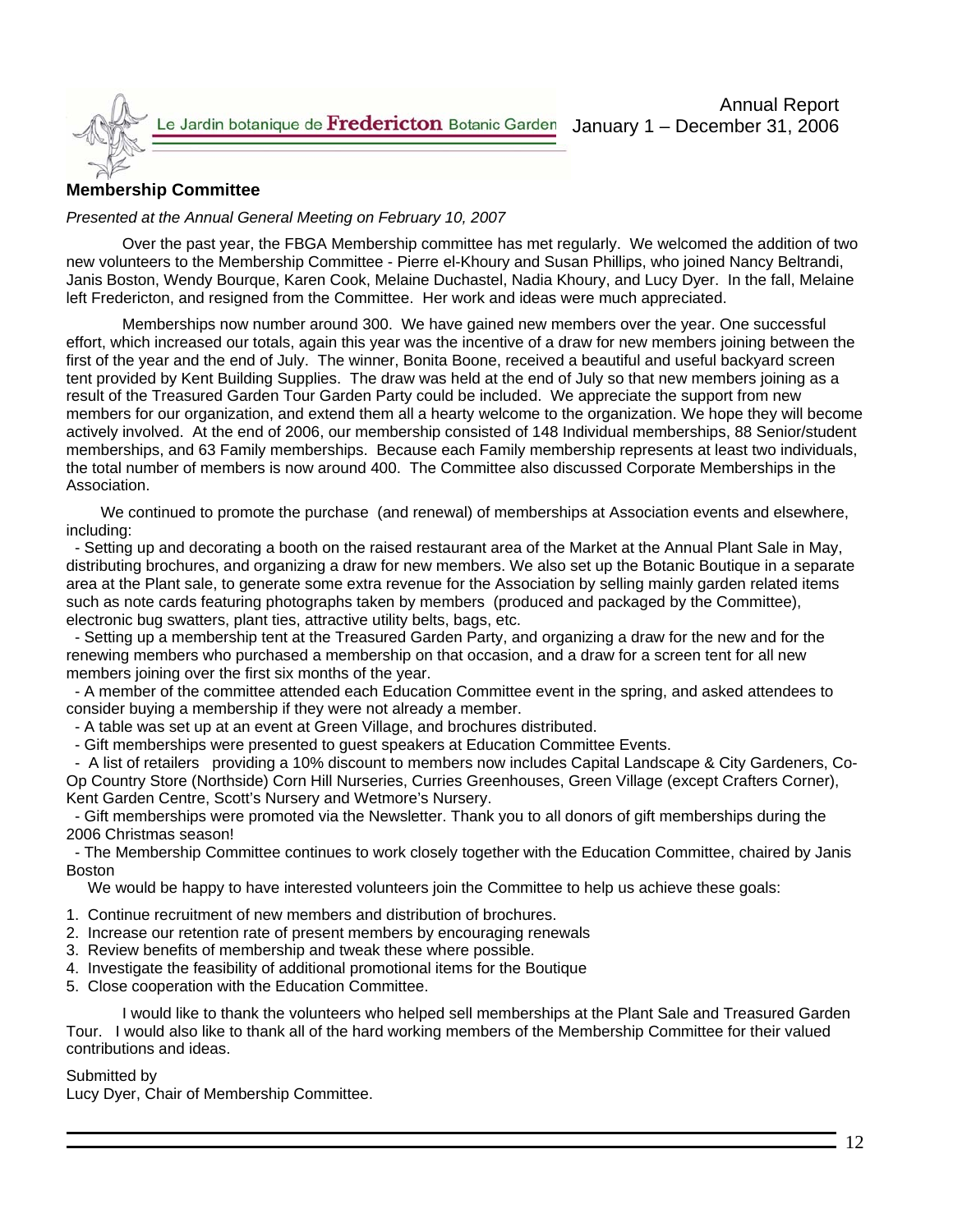#### **Site Development**

*Presented at the Annual General Meeting on February 10, 2007* 

#### 2006 Accomplishments

 The rebuilding of the Entrance Garden was the big event of 2006. Made possible by the Fredericton Community Foundation 50th anniversary grant announced on June 6, the project got underway in mid July as soon as signs announcing the project were in place. The new oval lawn provides a much-needed multi-use open space for outdoor functions. When completed in the spring of 2007, complete with sugar maples around the perimeter of the oval path, the benches and restored perennial beds, the new Entrance Garden will offer a dynamic visual impact to visitors. The Garden was designed by Daniel K. Glenn, Ltd. of Fredericton and the site work was carried out by Eastwind Construction and the City of Fredericton.

 Water control has been an on going issue in the Botanic Garden. Recommendations from the 2005 water management study were used in the design of the Entrance Garden and the heavy rains in October and November were handled well by the new drainage swale, check dams and detention ponds. Only minor adjustments are required in the spring of 2007.

 Late in the fall of 2005 the lower part of the service road was re-routed in keeping with the Garden Conceptual Plan and to better address drainage issues in the lower part of the Garden. This road was topped with crusher dust in the spring to provide a good surface for walkers and garden vehicles. Here also a little further work is required to handle water in heavy run-off situations.

For the rest of the Garden normal maintenance was carried out by the summer staff.

 Lastly, the committee and several guests spent an evening considering potential ideas for the Children's Garden. Daniel K. Glenn Ltd, has the contract to prepare plans and tender documents to be ready when funds are available to build this Garden.

#### 2007

 For 2007 the Site Development Committee plans to invite members of the FBGA to assist in a number of projects. These include upkeep of the Hal Hinds Memorial Garden and a number of perennial beds. In addition to further improving the appearance of the Garden these projects will provide an opportunity for knowledgeable members to contribute and for others to learn more about our plants and their care. The Committee will be contacting members in the spring.

 In the spring further interpretive signs for selected garden features and sites of future developments will be placed in the Garden, and the "White Garden", sponsored by Scott's Nursery Ltd, and the landscaping around the pond will also be completed.

 The federal government has announced a reduction in its summer Student Career Placement program and the Site Committee is concerned that there may be a resulting reduction in the federal student grant.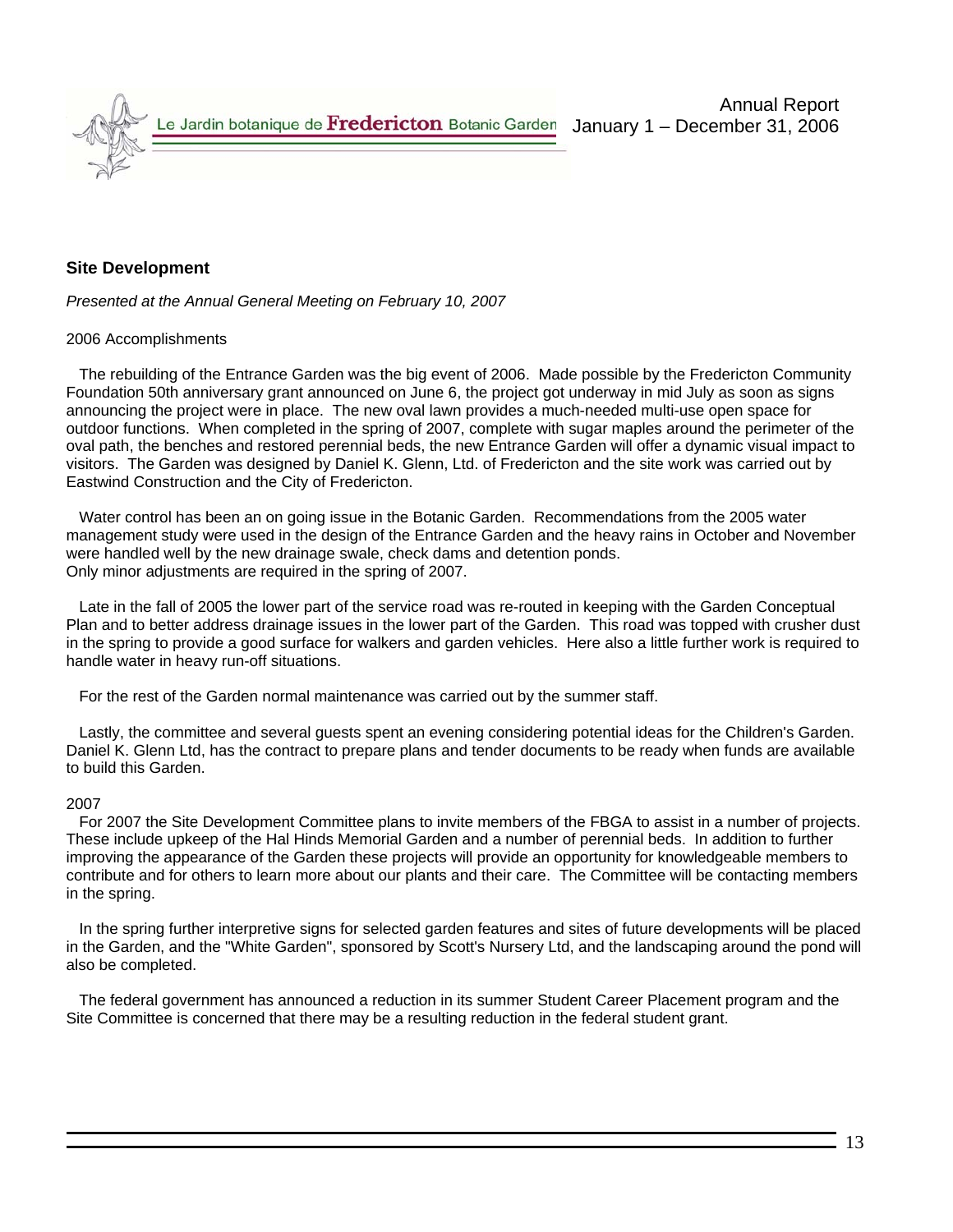

#### Acknowledgements

 The Committee is very pleased once again to acknowledge the direct and indirect support of the City of Fredericton and specifically of Brian Cochrane, Assistant Manager, Community Services Department, and Harold Boone, Trail and Project Coordinator. Jeff Graham, lead hand for the Garden, City casual employee Chelsey Burns, and FBGA students Meaghan Balzer and Courtney Carrier were the "hands on" people who worked in the Garden rain or shine. The students were supported in part by grants from

the New Brunswick SEED program and the federal SCP program. Several members also contributed time to working in the Garden.

 Lastly, the committee met seven times during the year and the contributions of the committee members must be recognized: Harold Boone, David Boyle, Brian Cochrane, Charlie Fullarton, Jim Martin, Brian Parker and co-chair Jane Seabrook. Jim Martin, retired from the City and the committee midway through the year, and is recognized for his important contributions in the area of engineering and services in support of the site. David Boyle, who has served on the committee for many years and has regularly assisted with the hiring of students, decided to leave the committee at the end of the year and is recognized for his contributions. Special recognition again goes to Brian Parker for his guidance and leadership in much of the committee's work.

# Richard Tarn

Chair, Site Development Committee

### **The Entrance Garden**

 In the fall of 2005, actually at the last official Board meeting of the year I recall, it was brought up that the Fredericton Foundation was issuing requests for proposals in honour of their fiftieth anniversary. The grant was appropriately worth \$50,000. It was lightly discussed at the meeting as to whether the Botanic Garden should put together a proposal and if so to do what with the funding. Not having applied for such a large amount in the past the discussion of what could be done was interesting to say the least. After several minutes of discussion it was agreed that the Garden would loose nothing by submitting a proposal and gain publicity, interest and much needed funds if successful.

 I recall that it was I who mentioned many of the above "facts" and basically talked myself into preparing the proposal. It was agreed that the most logical feature that the Garden could construct with the funds and that would appeal to the Foundation Selection Committee was the conceptual plan we had recently done for the Entry Garden. With the Foundation's proposal outline in hand I soon began an almost four week proposal writing effort that ended with the hand delivery of our Fredericton Fifty Grant proposal on the last day of 2005.

 The process for the selection of the ultimate winner of the grant was to be determined and announced in late April or early May. Along the way the selection committee would review all the proposals and reduce them to a short list of five. Those five would then be given an opportunity to further present their proposal to the committee during a question and answer session and hope that their "interview" went well.

 Needless to say when the first letter arrived from the Foundation I had already assumed it would be a typical "thank you" letter, which it was.... further review and notification would follow. It was probably nearer to March when we received our second letter from the Foundation...this one I really expected to be the "thanks for your interests but...." but I was quite surprised to find out that we had been accepted as one of the five short listed proposals. Not to make too much of the proposal but while I thought it was well written I had reservations that the Foundation would not see the value of a public garden in the same light that members of the Garden do...I obviously read the intent and interest of the Foundation wrong. After telling the Board about our momentous achievement it was back to work...preparing for our interview with the Selection Committee.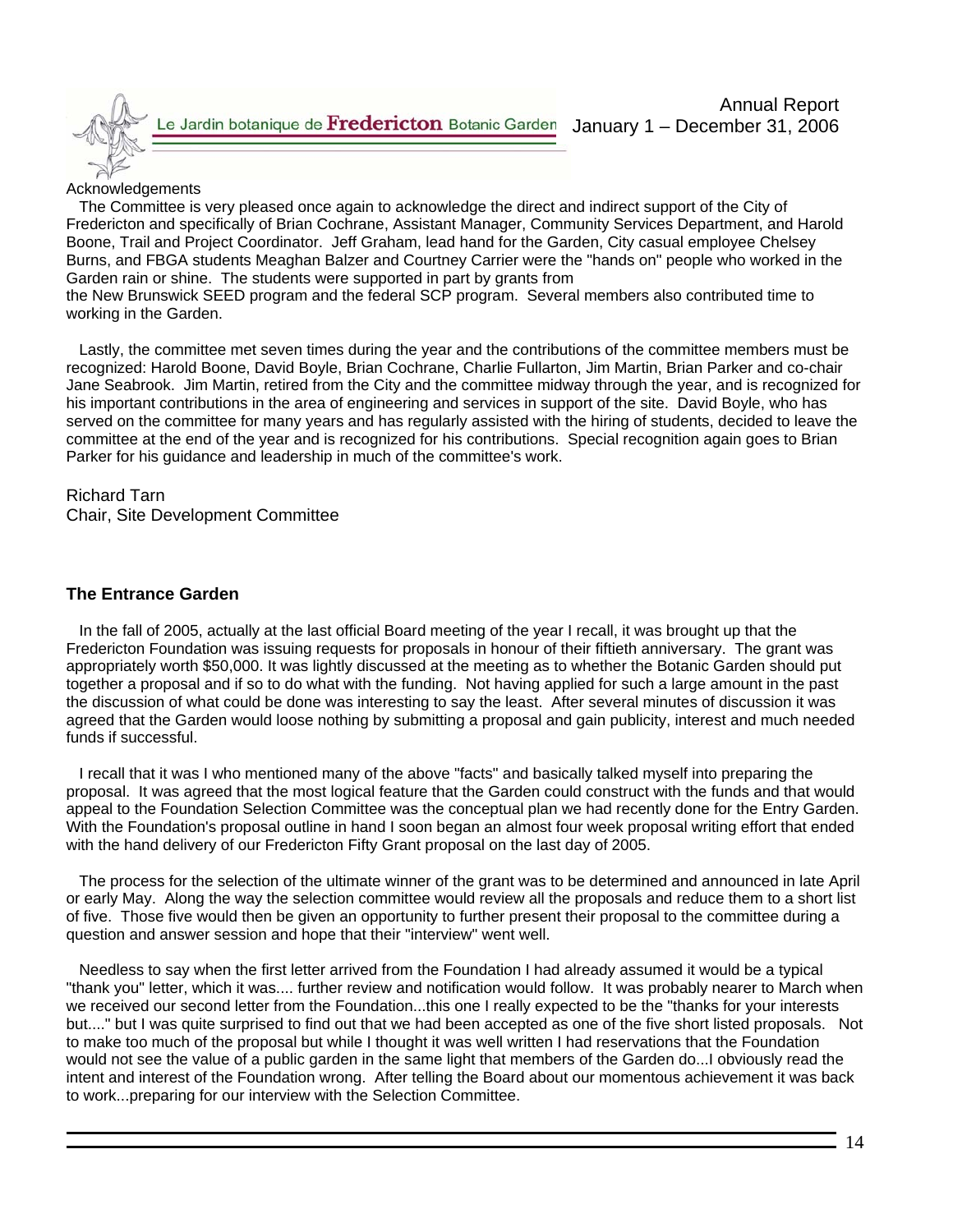Myself, Bill Seabrook (President, FBGA) and Brian Cochrane, City of Fredericton, Community Services, Parks and Trees) attended the interview as diverse representatives of the Garden, putting forth what we hoped were arguments why the Garden was worthy of the Foundations grant. The interview went very well and all came away feeling confident that we had done our best for the Garden.

 A few weeks later I was sitting in my office and received a phone call from Mel McGuigan, Foundation president. I don't recall the actual words but the gist of the conversation was whether or not we (the Garden) could start building the Entrance Garden right away...after a brief pause Mr. McGuigan then told me that the Selection Board had felt that the Garden's proposal was a real community spirited project and thought it a very worthy project to commemorate their fiftieth anniversary. I actually thought he was kidding but after assuring me that it was true I was ecstatic for myself after the many hours of proposal writing as well as for the Garden...our first large grant that would literally change the face of the Garden.

 The announcement of the grant winner and official cheque presentation was done a few weeks later at the Killarney Lake Lodge during a ceremony that acknowledge all the other minor grants awarded that year. Bill Seabrook graciously accepted the cheque on behalf of the Garden and we all had our pictures taken with the "giant" cheque. Something I have always wanted to do. After all the congratulations were over the task of beginning the construction project began....

 Final construction plans were drawn up based on the original concept drawing. This had to be modified to take into account unforeseens such a site conditions (rock) as well as errors in survey information, as well as the desire to keep any large tree specimens from having to be moved if possible. Trees that required relocation due to the new design were tagged and new pits dug for relocation. Most of the trees were able to be salvaged with poorly shaped, diseased or damage specimens removed. It appears that most of the trees survived the move and with the wet fall will hopefully survive into the spring. All the existing perennial plant material was put into storage for later use in new beds.

 Site grading began as the contractor, Eastwind Construction, moved heavy equipment onto the site. The new ditch was constructed first, basically to handle rain water as it came off the parking lot. This ditch was extended to the future Childrens' Garden area with a small detention pond created. Hopefully this will reduce some of the ongoing erosion problems the Garden has been experiencing. Once the ditch, with its culverts and rock lined bed were complete the shaping of the oval lawn area began. Numerous truckload of fill and then topsoil were brought in to bring the lawn area up to the required elevations. Much thanks goes to Harold Boone, Community Services, City of Fredericton who was able to acquire much needed fill and compost at lowest cost to the Garden. Harold also provided student labour who performed much of the perennial plant removal and helped in laying sod.

 After the grading was accomplished the oval crusherdust walkway was installed. The layout of the walkway required numerous adjustments to compensate for problems with the drainage or with an existing feature. During this time an electrical line was run to the inside of the walkway and stubbed for use in a flush mounted box. This power source will allow for concerts, loudspeakers and music systems to be easily used during events. When the walkway was completed the finish grading was done prior to laying sod. Again the City was of great help in acquiring a really large sprinkler with which to water the new turf. Nature helped out as well by providing cloudy skies and some rain over the next couple of weeks. The sod was laid in a matter of days and with the conducive weather even had its first mowing prior to the end of September.

Respectfully submitted Brian Parker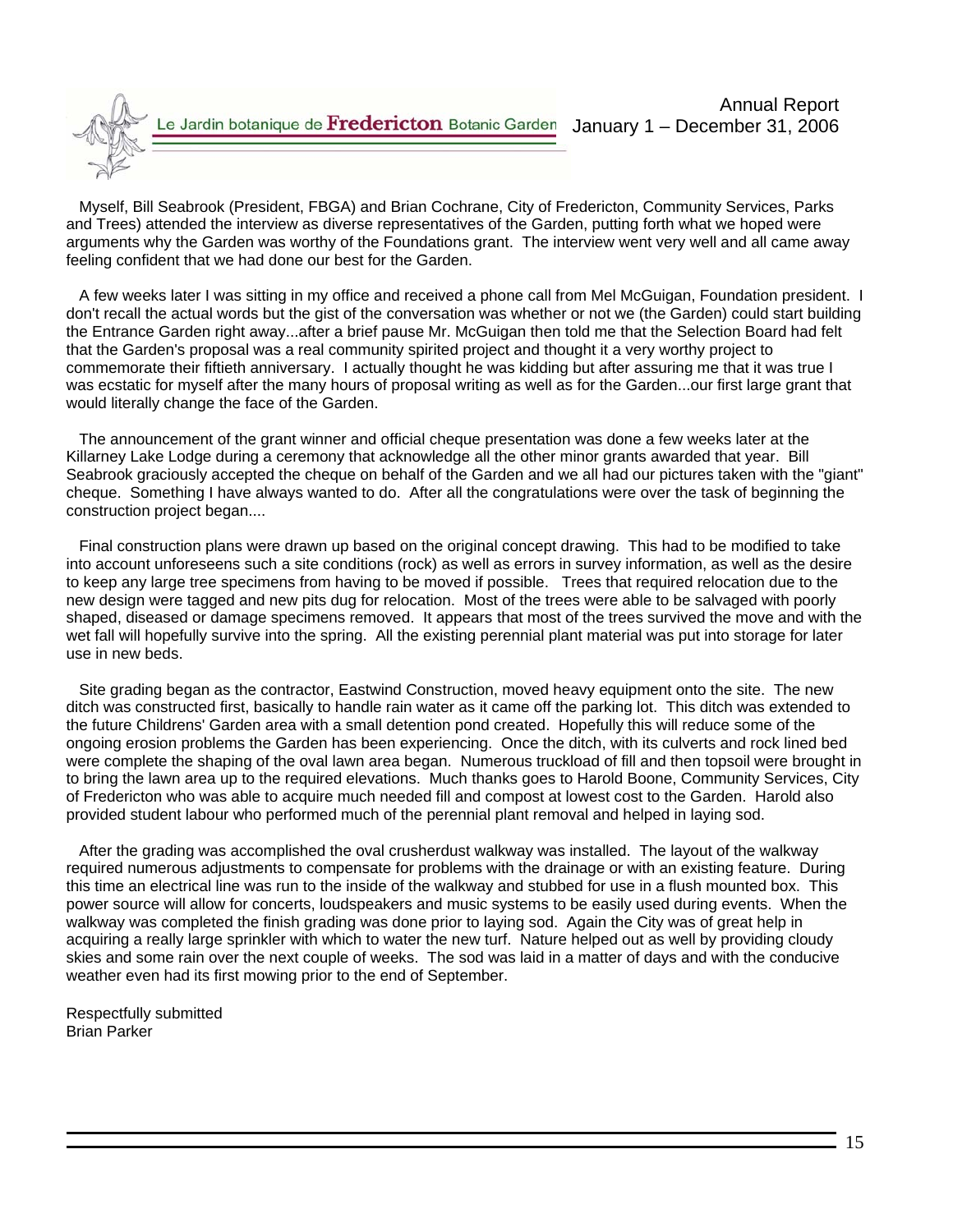

### **Building Committee Report 2006**

#### *Presented at the Annual General Meeting on February 10, 2007*

 The roof of the Resource Center needed to be replaced. The job was put to tender through the City of Fredericton's tendering process, with the lowest bid being accepted from Lyons and Son Roofing.

 Charles Fullarton did some of the immediate repairs to secure the building after the break-in in April. The City replaced both entrance doors with steel "out opening" doors and dead-bolts. The office door and jamb were also replaced.

The kitchen now has a small stove with an oven (Thanks to Charles Fullarton).

The resource center has 2 new rental tenants (a Tuesday and a Wednesday quilting groups)

Respectfully submitted Charlie Fullarton

| Comparisons               | 1996     | 1997    | 1998     | 1999     | 2000     | 2001     | 2002     | 2003     | 2004     | 2005     | 2006     |
|---------------------------|----------|---------|----------|----------|----------|----------|----------|----------|----------|----------|----------|
|                           |          |         |          |          |          |          |          |          |          |          |          |
| <b>Plant Sale Revenue</b> | 10067.21 | 9982.98 | 10246.3  | 12526.74 | 11611.32 | 12290.73 | 14784.39 | 14436.97 | 14233.60 | 1492.00  | 9470.62  |
| Expense                   | 3172.08  | 2554.68 | 2088.05  | 3748.67  | 2598.56  | 4012.08  | 3400.95  | 6100.22  | 3438.35  | 3854.70  | 3924.02  |
| Raffle Revenue            | 2722.5   | 2908.05 | 2828.89  | 4622.25  | 5243.41  | 4316.52  | 6278.95  | 5886.5   | 3911.60  | 3901.08  | 4613.80  |
| Expense                   | 1066.77  | 598.87  | 704.16   | 877.76   | 950.28   | 635.68   | 809.64   | 865.59   | 891.26   | 404.86   | 553.22   |
| <b>Silent Auction</b>     |          |         |          |          |          |          |          |          |          | 902.00   | 648.00   |
| Net                       | 8550.86  | 9737.48 | 10282.98 | 12522.56 | 13305.89 | 11959.49 | 16852.75 | 13357.66 | 13815.69 | 12035.69 | 10252.91 |

#### **Plant Sale and Raffle Comparisons**

#### **Treasured Garden Tour and Silent Auction Comparisons**

| Comparisons           |                              | 2001    | 2002    | 2003    | 2004    | 2005    | 2006    |
|-----------------------|------------------------------|---------|---------|---------|---------|---------|---------|
|                       | <b>Treasured Garden Tour</b> |         |         |         |         |         |         |
|                       | Revenue                      | 3935.00 | 4800.00 | 3950.00 | 4225.00 | 3845.00 | 3945.00 |
|                       | Expenses                     | 1799.97 | 2416.38 | 2058.22 | 2218.37 | 2132.07 | 1883.58 |
|                       | Net Income                   | 2135.03 | 2383.62 | 1891.78 | 2000.63 | 1712.93 | 2061.42 |
| <b>Silent Auction</b> |                              |         |         |         |         |         |         |
|                       | Revenue                      | 972.95  | 2034.50 | 2909.00 | 2183.00 | 1039.00 | 2258.81 |
|                       | <b>Expenses</b>              | 113.13  | 89.76   | 49.45   | 100.63  |         | 216.74  |
|                       | Net Income                   | 859.82  | 1944.74 | 2859.55 | 2082.37 | 1039.00 | 2042.07 |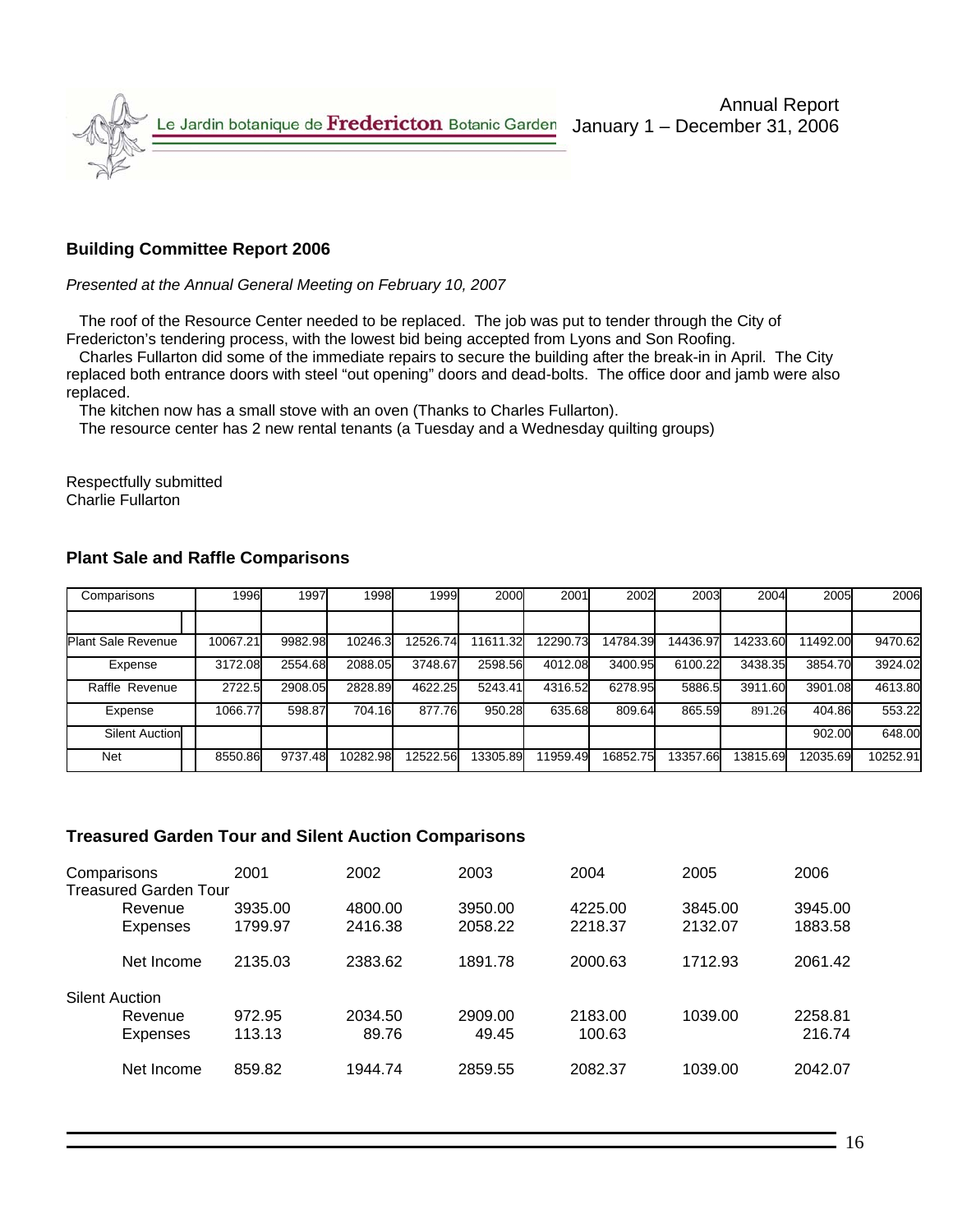

### **Plant Sale and Raffle Report 2006**

*Presented at the Annual General Meeting on February 10, 2007* 

#### **18th Annual Plant Sale**

After three weeks of very cool wet weather Plant Sale Day turned out to be a gorgeous warm sunny day. Unfortunately this first nice day of May resulted in a reduced attendance. Discussion with nurseries in the Fredericton area indicated that their sales and attendance were also very much below expectations. The general feeling was that everyone was just enjoying the good weather. We however netted \$10,500. The silent auction continued to do well and income from our BBQ was up significantly.

The planning committee would like to thank all of those nurseries and suppliers who donated so generously to the sale and raffle. We would also like to recognize and thank the great number of volunteers without whom this event could not take place. Lastly we thank all the members who donated plants from their gardens. It is these plants that are the backbone of the event and without which we could not survive. **Thanks to you all**.

#### **Plant Sale & Raffle**

| <b>INCOME</b>                  |                 |           | <b>EXPENSES</b>               |                      |         |
|--------------------------------|-----------------|-----------|-------------------------------|----------------------|---------|
| Sales                          |                 | 9,470.65  | <b>Plant Sale</b>             |                      |         |
| Gift in Kind                   | Scott's Nursery | 328.32    | Red Lane Garden               | Plants               | 297.00  |
| Silent Auction                 |                 | 648       | <b>Canning Perennials</b>     | Plants               | 1526.05 |
| <b>TOTAL Plant Sale Income</b> |                 | 10,446.97 | Corn Hill Nursery             | <b>Plants</b>        | 172.50  |
|                                |                 |           | <b>Veseys Seeds</b>           |                      | 373.15  |
| Raffle Income                  |                 |           | Refreshments                  |                      | 79.41   |
| Market sales                   |                 | 2,831.32  | <b>York County Properties</b> | <b>Market Rental</b> | 450.00  |
| Member sales                   |                 | 1,782.48  | <b>BQ Supplies</b>            |                      | 232.90  |
| <b>TOTAL Raffle Income</b>     |                 | 4.613.80  | Copying                       |                      | 21.83   |
| <b>TOTAL INCOME</b>            |                 | 15,060.77 | Daily Gleaner                 | Ads                  | 351.90  |
|                                |                 |           | C. Frensch Ltd.               | ahels                | 120.52  |

| LAFLINJLJ                     |                      |           |
|-------------------------------|----------------------|-----------|
| <b>Plant Sale</b>             |                      |           |
| Red Lane Garden               | Plants               | 297.00    |
| <b>Canning Perennials</b>     | Plants               | 1526.05   |
| Corn Hill Nursery             | Plants               | 172.50    |
| <b>Veseys Seeds</b>           |                      | 373.15    |
| Refreshments                  |                      | 79.41     |
| <b>York County Properties</b> | <b>Market Rental</b> | 450.00    |
| <b>BQ Supplies</b>            |                      | 232.90    |
| Copying                       |                      | 21.83     |
| Daily Gleaner                 | Ads                  | 351.90    |
| C. Frensch Ltd                | Labels               | 120.52    |
| <b>Covey Basics</b>           | Labels               | 242.69    |
| <b>Supplies</b>               | Markers, etc         | 56.07     |
| <b>Plant Sale Subtotal</b>    |                      | 3924.02   |
|                               |                      |           |
| Gifts in Kind Adjustment      |                      | 328.32    |
| <b>Silent Auction</b>         | Table cloths         | 2.30      |
| <b>TOTAL Plant Sale</b>       |                      | 4.254.64  |
|                               |                      |           |
| Raffle                        |                      |           |
| Licence                       |                      | 25.00     |
| <b>Ticket printing</b>        |                      | 214.14    |
| Letter copying                |                      | 62.10     |
| Wood for prizes               |                      | 56.03     |
| <b>Market Rental</b>          |                      | 20.00     |
| Postage                       |                      | 175.95    |
| <b>TOTAL Raffle</b>           |                      | 553.22    |
| <b>TOTAL EXPENSES</b>         |                      | 4,807.86  |
| <b>OVERALL TOTAL</b>          |                      | 10,252.91 |
|                               |                      |           |